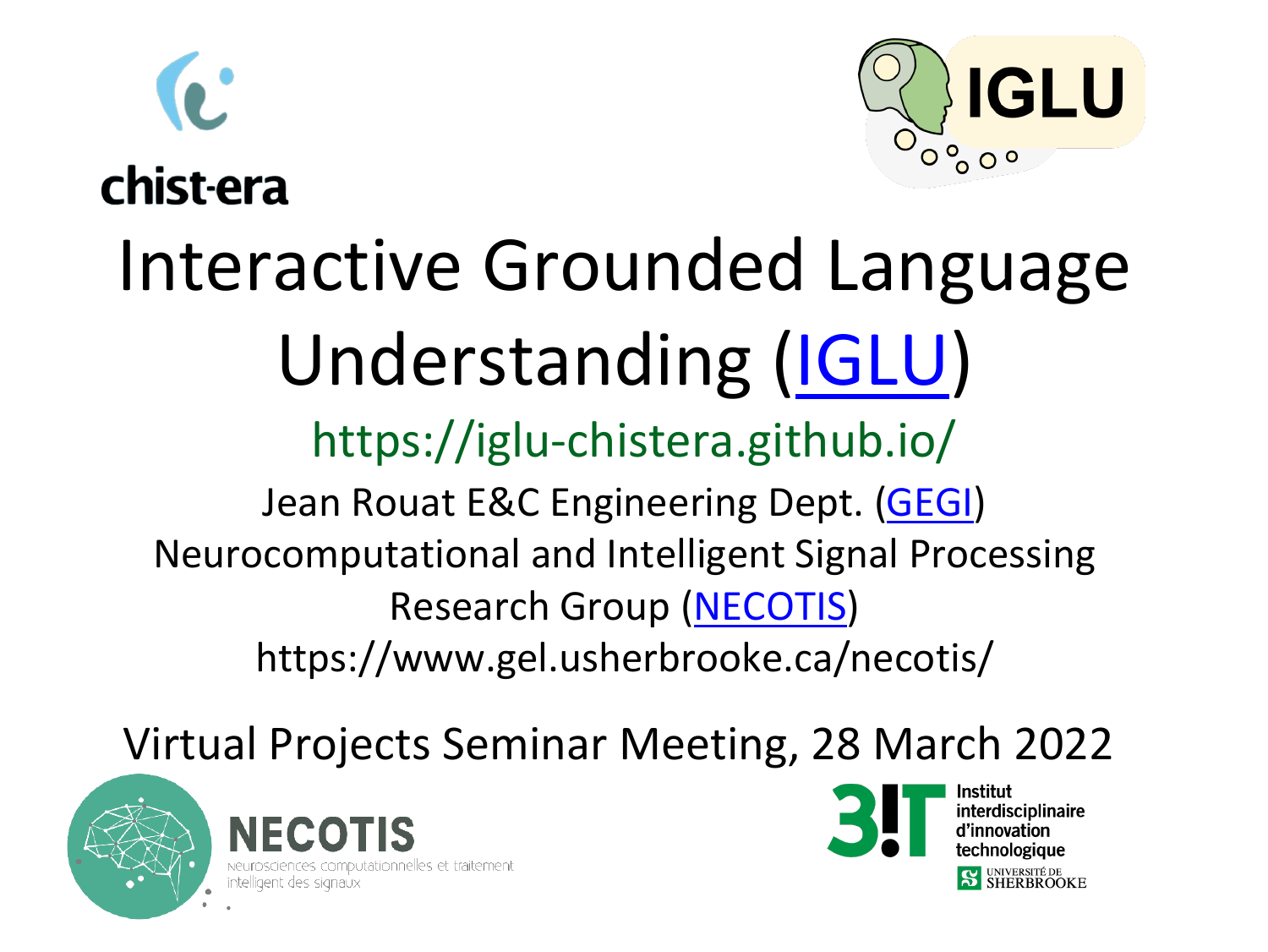## Who is IGLU?

- 7 research teams, across 5 different countries, it is a total effort of 325 person-months

- Experts in

Deep learning; UdeM (MILA), Québec (CS)

Reinforcement learning; Lille1 (CRISTAL), France (CS)

Neurosciences & cognitive sciences: UdeS (NECOTIS/3IT), Québec (Eng.)

Robotics: UNIZAR, Spain & INRIA, Bordeaux, France, UdeS (3IT), Québec (Rob.)

Signal Processing: UMONS, Belgium & UdeS (NECOTIS/3IT), Québec (Eng.)

Human-machine Int.: KTH, Sweden & UMONS (Eng.)

- 1 Post-Doc., 11 PhD, 3 Msc., 10 undergraduate

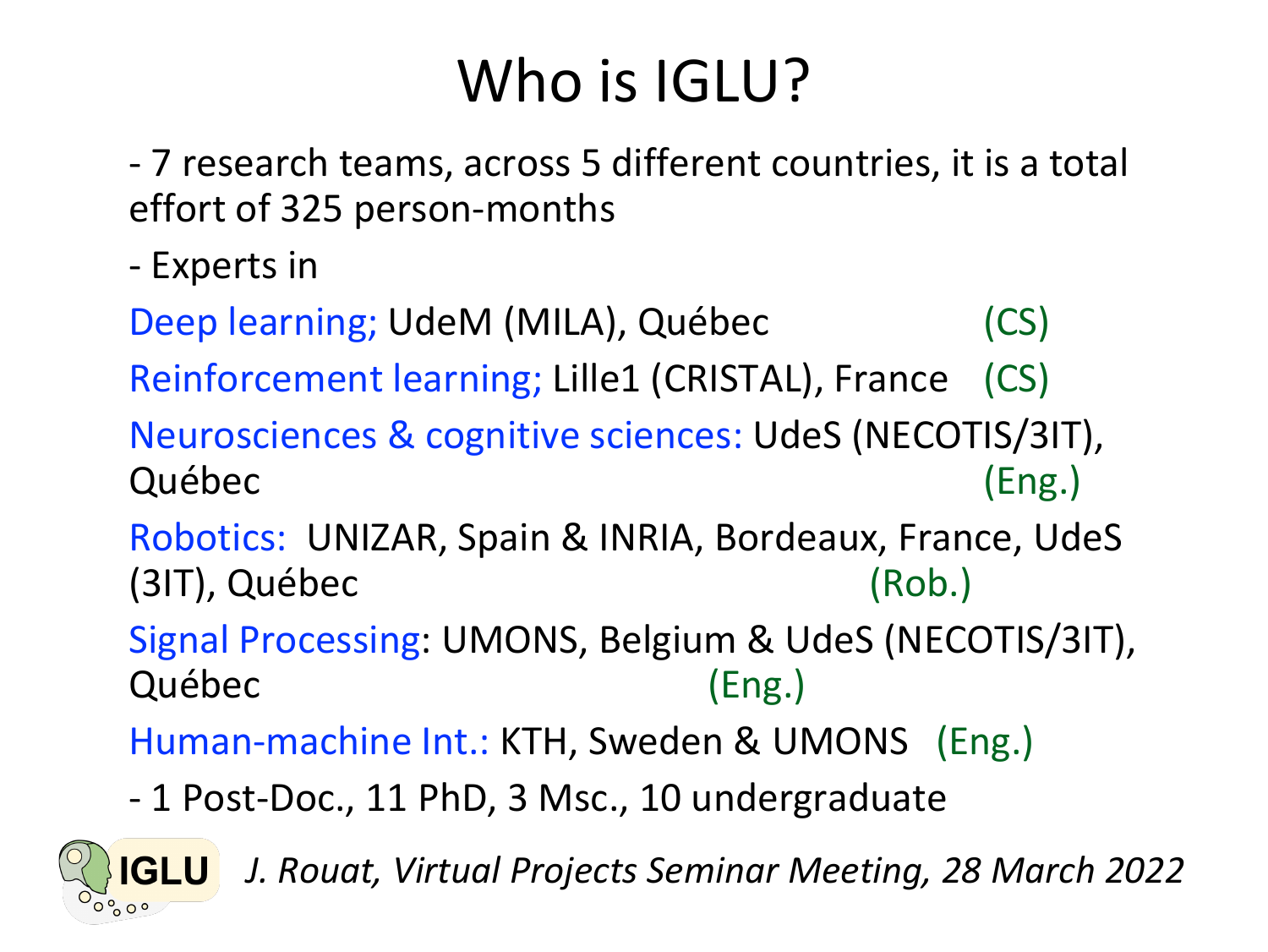## Initial Project (robot cooking)



**IGLU** 

 $\sigma$ ാറ്റ്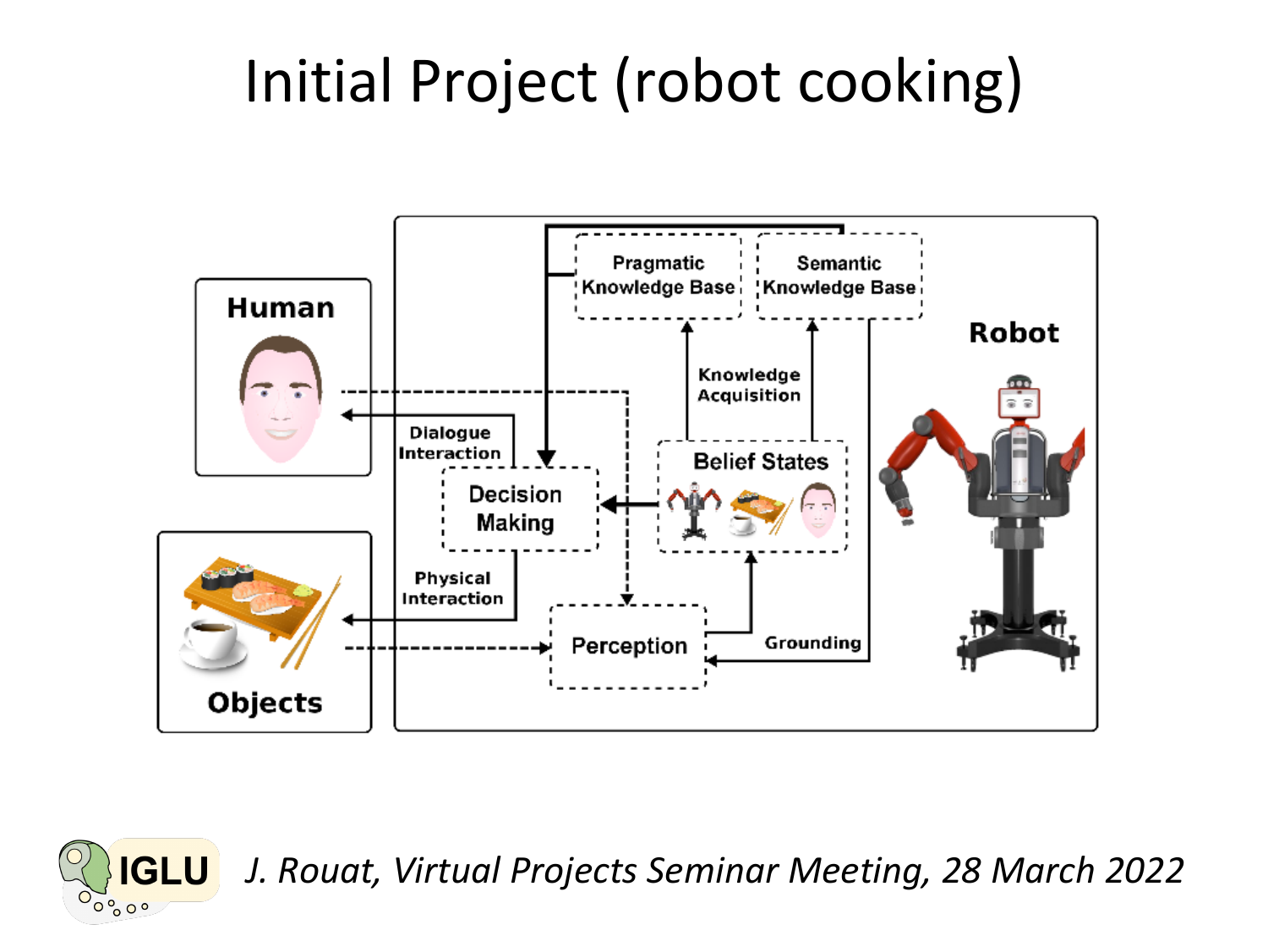## Targeted Sub Goals

- Contribute to HLU with architectures comprising:
- Human-Agent Interactions and Features Interactions/modulation/coupling;
- Multimodal features (audio, visual, text);
- Human-Agent dialog;
- Learning;
- Emotion expression;
- Real grounded system implementations (Engineering and robotic applications);
- Datasets and open source software for reproducibility and research sharing.

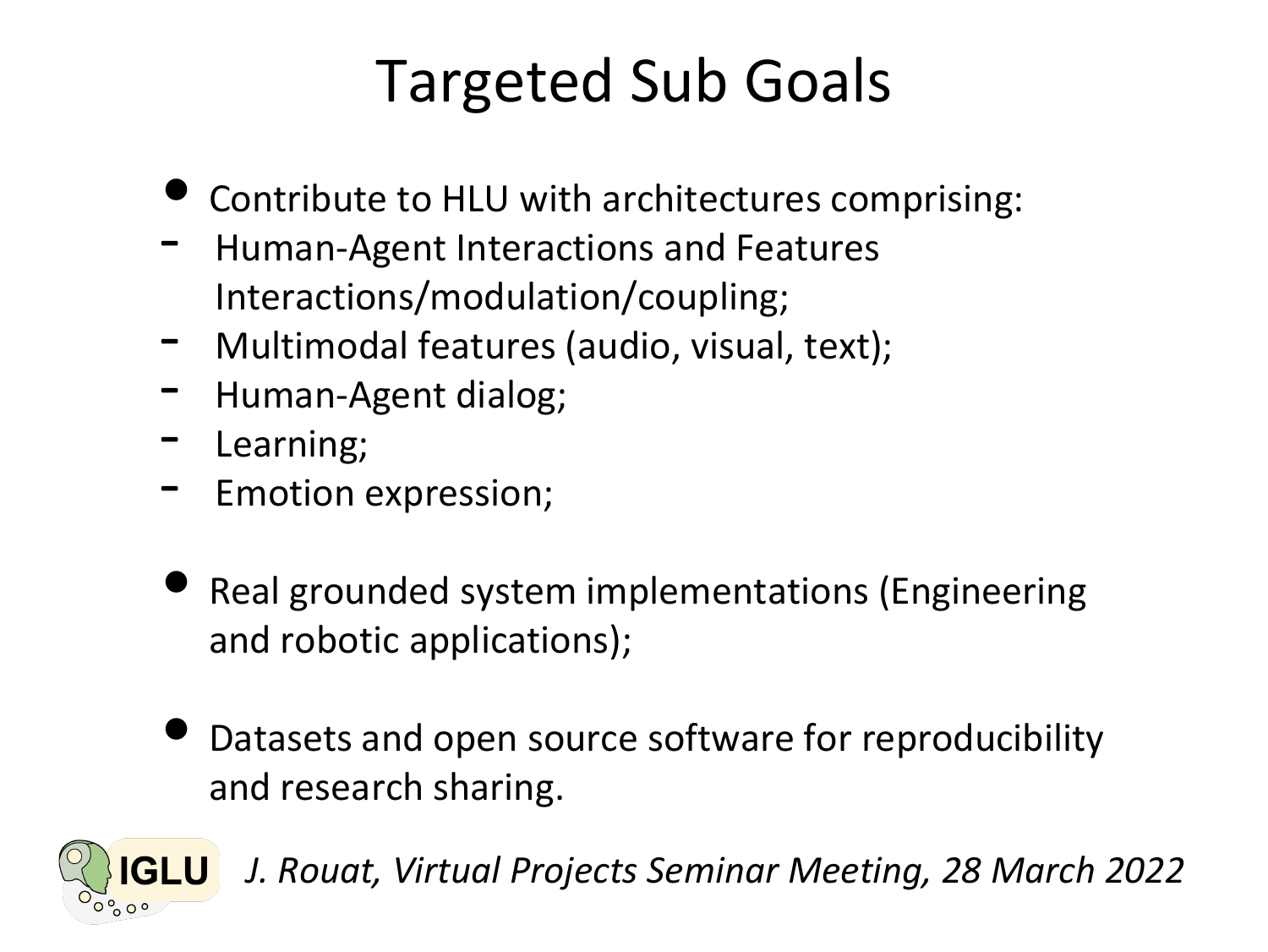# One Platform: Interactive Visual or Audio or Multimodal Question Answering

Illustration here with a Visual GuessWhat?! Game



Human thinks about the object Agent guesses and points to the object

<https://www.youtube.com/watch?v=GexxiWIZyLA> (in French) [https://devineproject.github.io/abstract\\_devine.pdf](https://devineproject.github.io/abstract_devine.pdf) (NeurIPS 2018 demo)

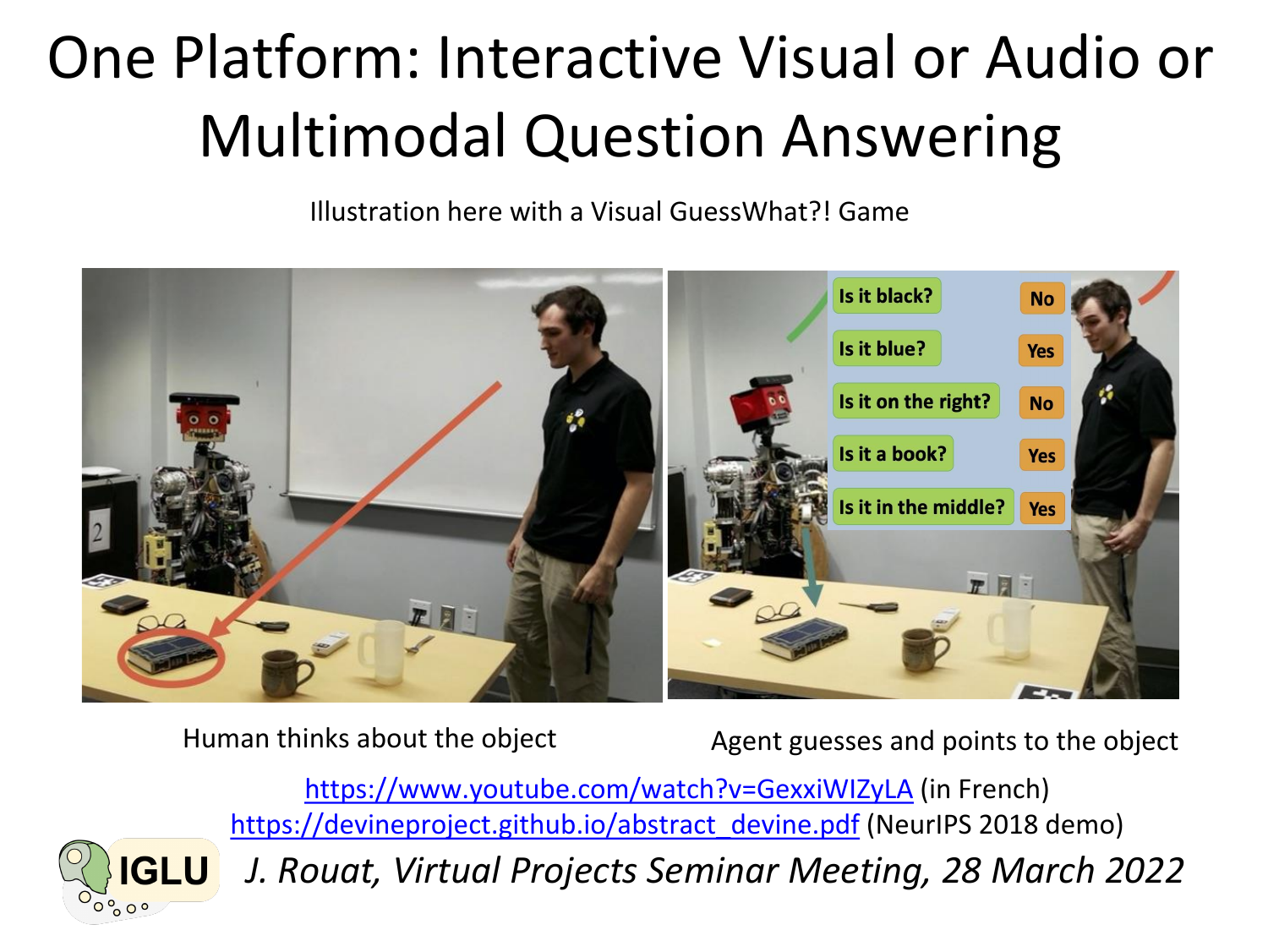### Key Developments

See IGLU's Web page: [https://iglu-chistera.github.io](https://iglu-chistera.github.io/)

- FiLM layers to modulate/condition one modality with another one;
- Multimodal Environments: HoME, Multimodal Human-Robot Interaction (MHRI), Audio-Visual Event Recognition, Fusion of modalities, Multimodal Translation;
- Learning from Multimodal Human-Robot Interactions;
- Visual Active Speaker detection, GCC-NMF sound source separation for the cocktail party effect;
- Generative modeling for language learning using probabilistic frameworks;
- Databases: CREATE, MHRI, Audio for HoME, CLEAR, SECL-UMONS

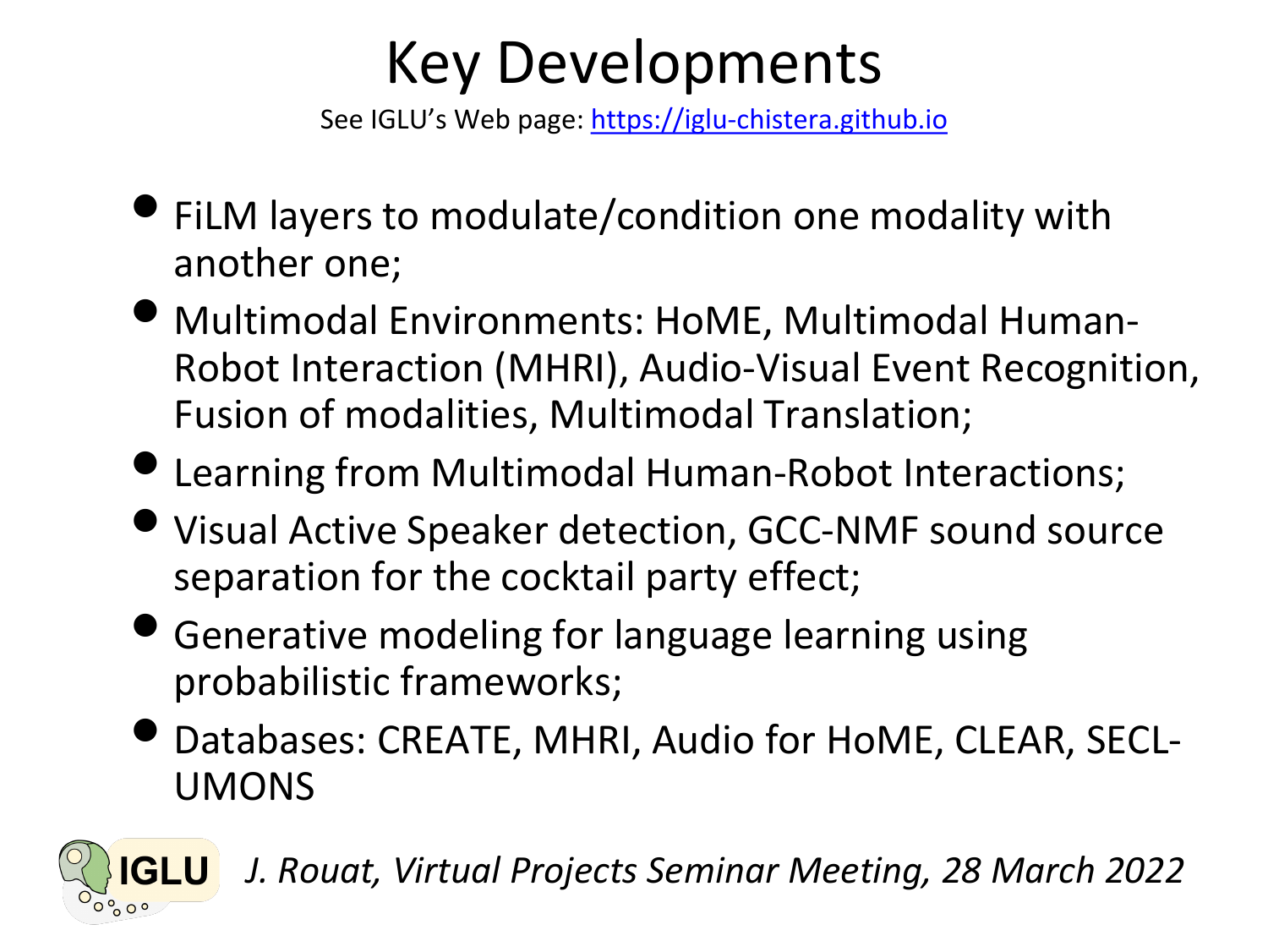# Exploitation built with IGLU realizations

- Integration of developed algorithms on multiple robotic platforms (Humanoid IRL-1, Baxter);
- GCC-NMF sound source separation implemented on a raspberry pi with very small latency (< 10ms);
- Simulation environment and open source software & databases;
- First design and implementation of neural networks for Audio Question Answering (NAQA);
- First HoME multimodal environment;
- First multimodal event detection system with features conditioning and fusion;

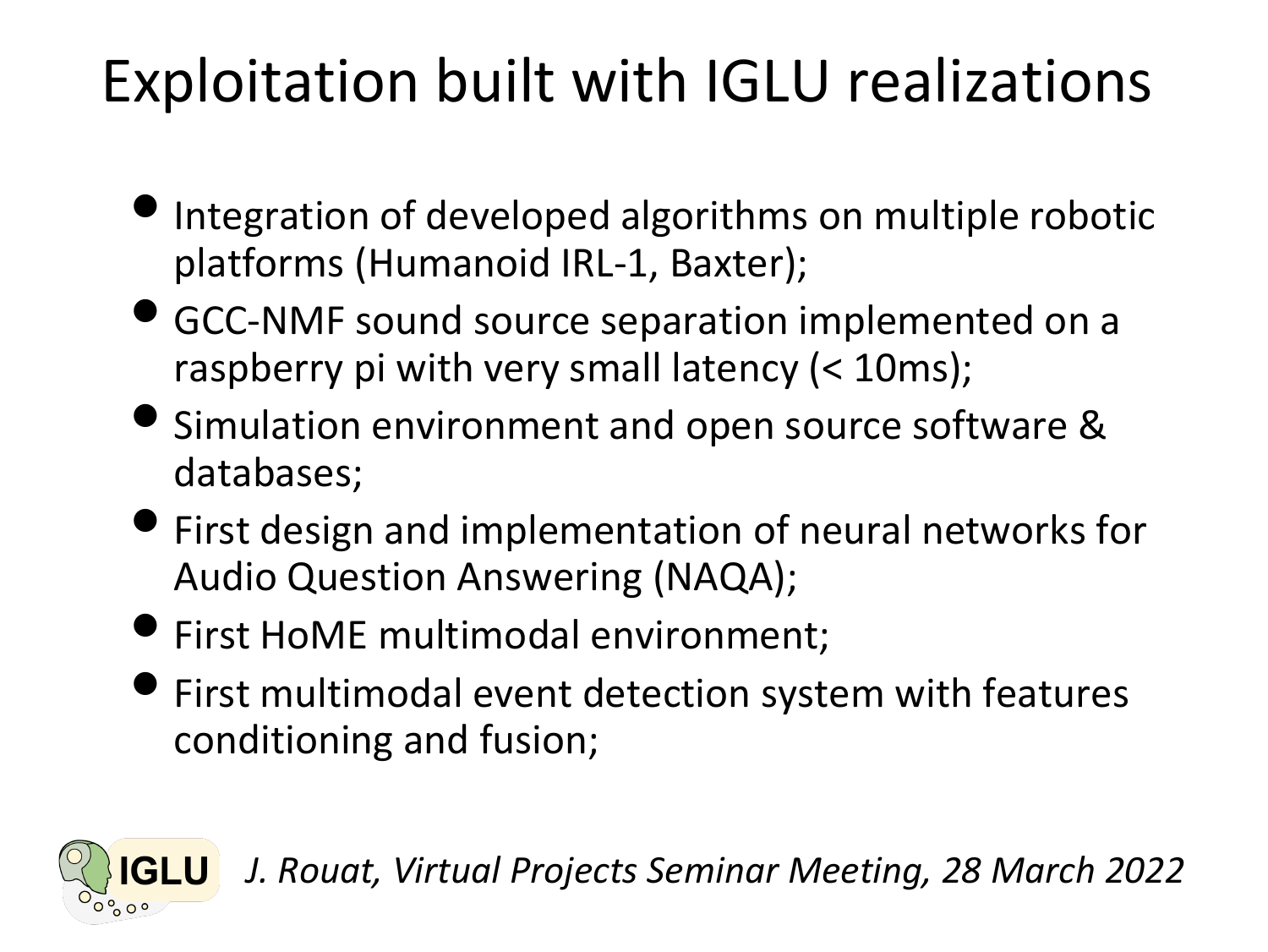# Valorization built with IGLU

- GuessWhat?! has been displayed for 3-5 years in the Inria Showroom and has been presented all around France as a demonstration of current AI research. A dozen of laboratories around the world (GiorgiaTech, Stanford, Cambridge, University of Amsterdam etc.) use GuessWhat?! Software.
- Many international workshops : NeurIPS ViGIL since 2017, Interspeech 2017 satellite workshop, European Reinforcement Learning workshop in 2018, eNTERFACE
- Master Class on HLU, that was held in Paris on 10 and 11 April 2018 (https://chistera-hlu.sciencesconf.org, ).
- Many invited talks from different members of the consortium.

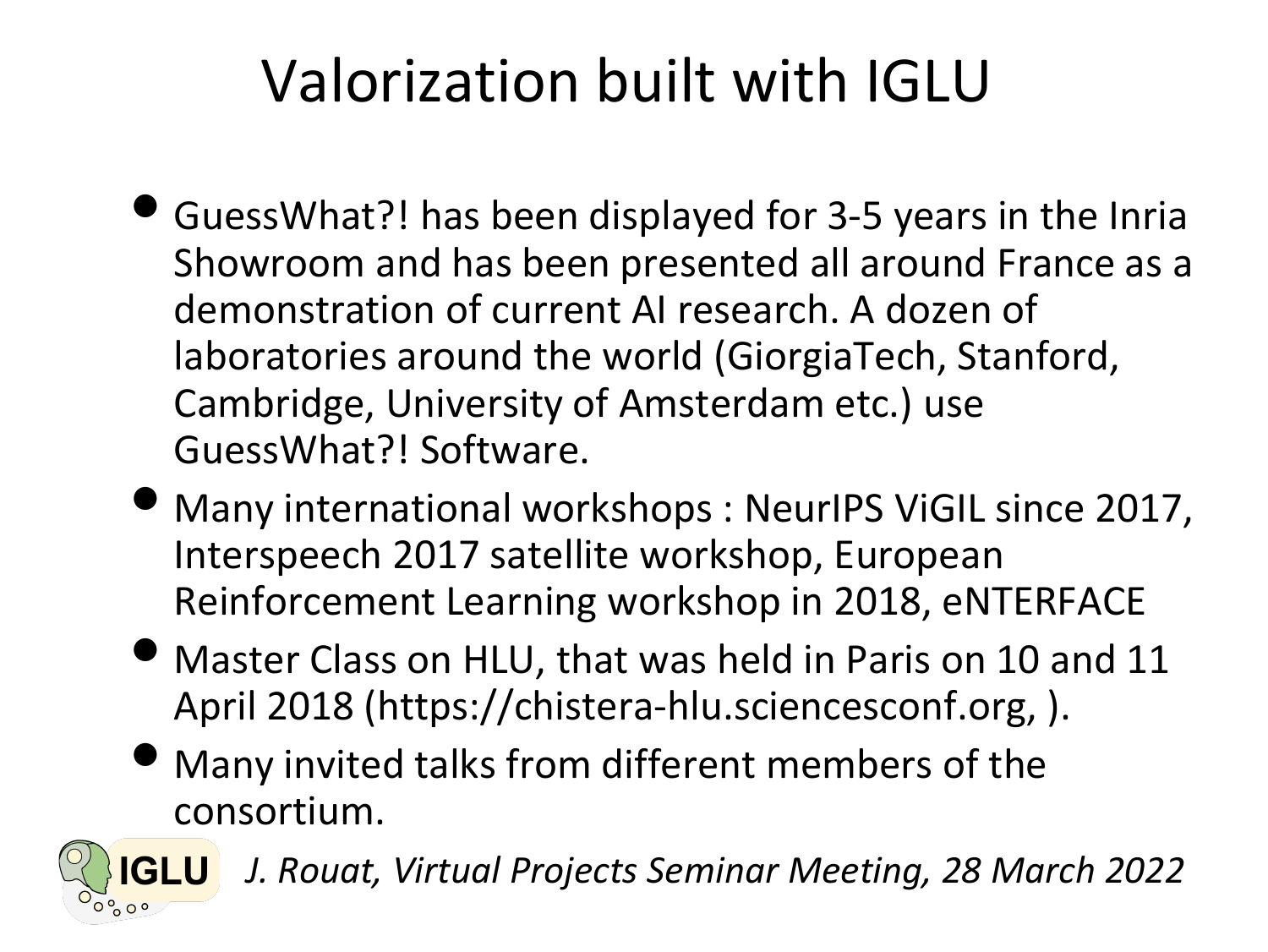### Impacts

- We Contributed to HLU with architectures:
- Human-Agent Interactions and Features Interactions/modulation/coupling;
- Multimodal features (audio, visual, text);
- Human-Agent dialog;
- Learning;
- Real grounded system implementations (Engineering and robotic applications);
- Datasets and open source software for reproducibility and research sharing.
- <sup>A</sup> theoretical framework to assist in the choice of deep architectures, weight configurations and initializations for a given application.

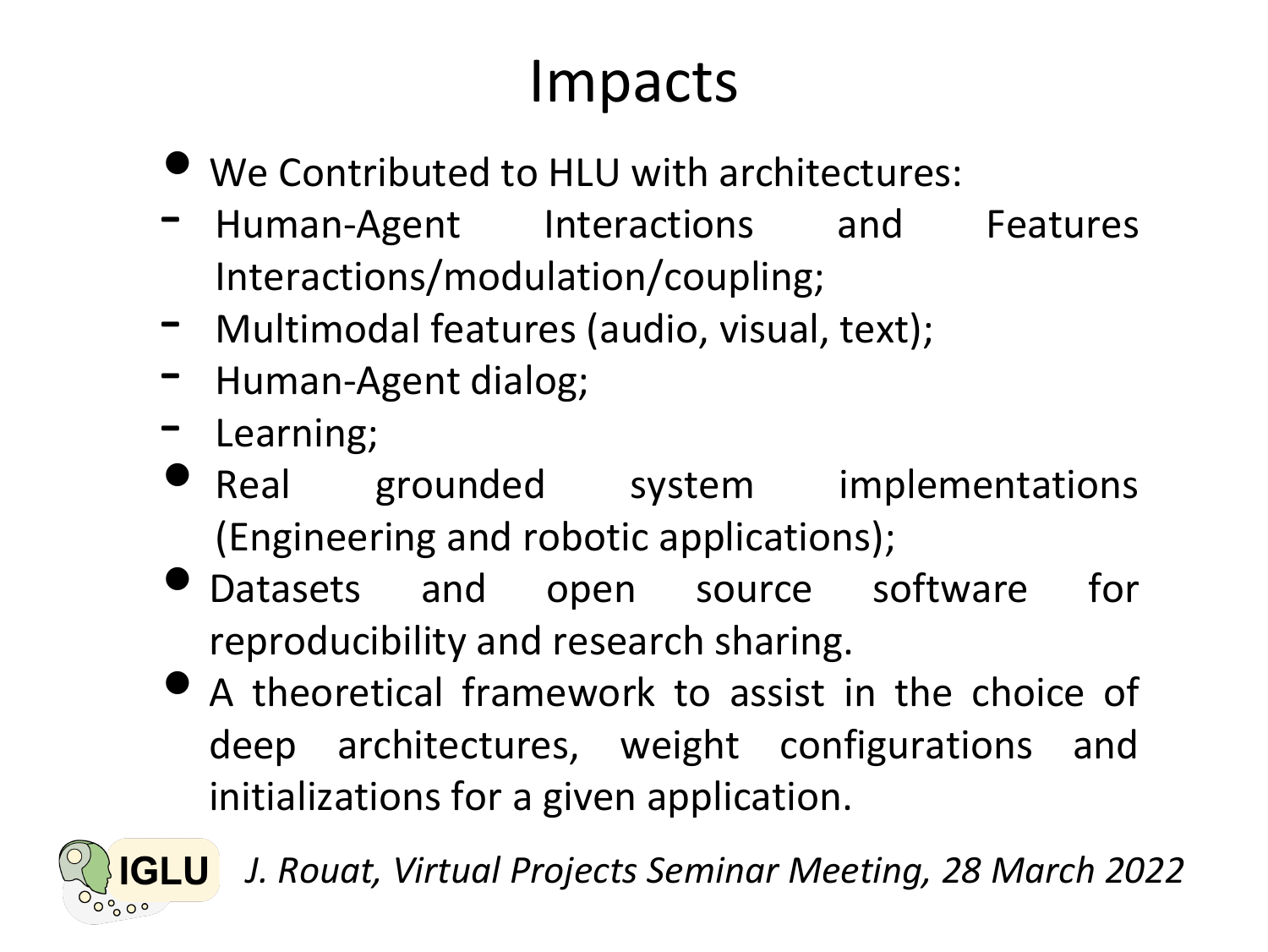### Expected Impacts

- Examples of scientific and technical:
- Modulation/coupling of modalities
- Neuromorphic implementations of solutions proposed in IGLU
- Others
	- Long-term societal impacts

- Bring agents in closer cooperation on daily tasks by having good interpretation and communication skills, as well as extensible knowledge.

- Intelligent robotic agents of the future would adapt naturally to the user, based on the (perceived and simulated) experience of the user.